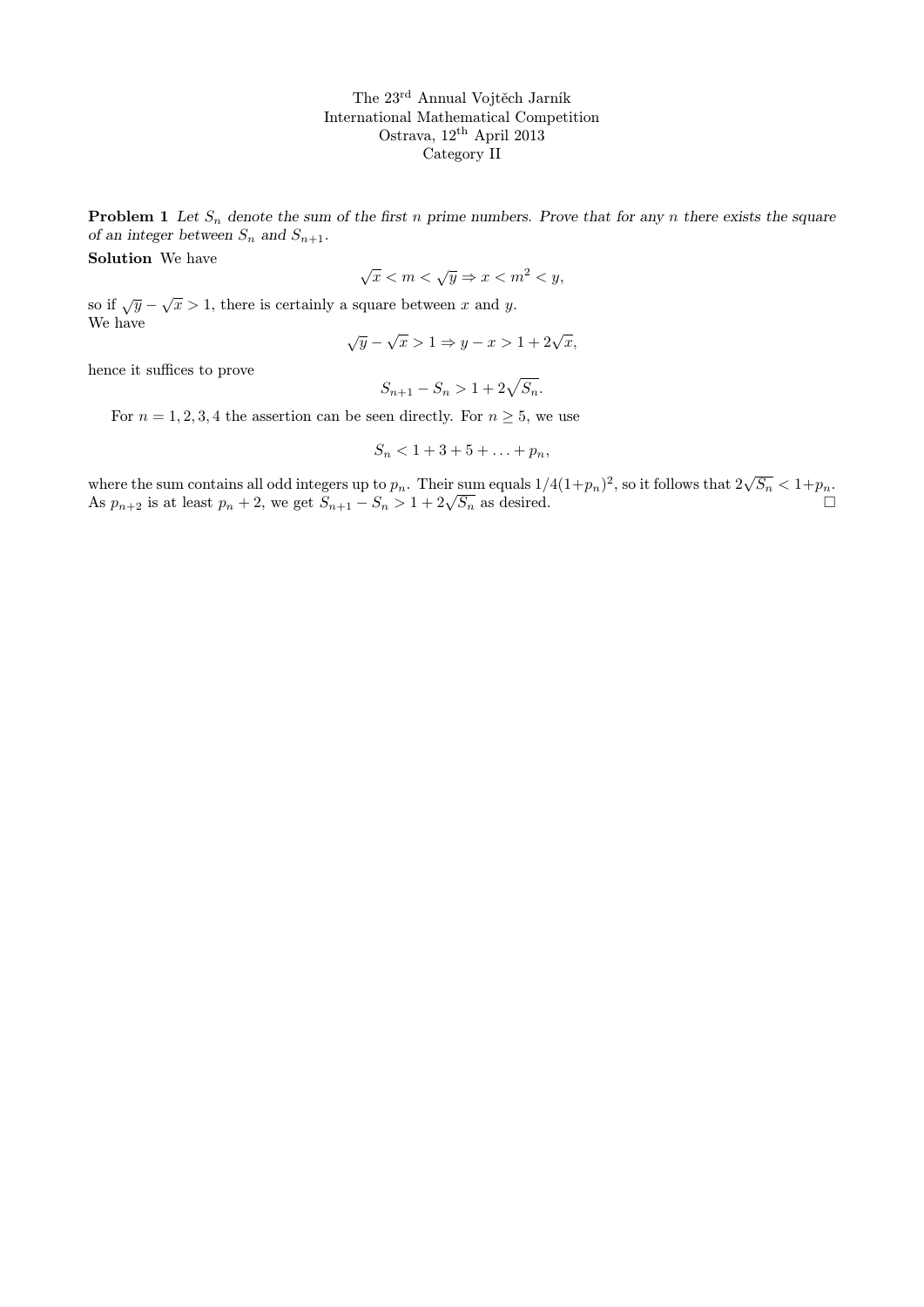The 23rd Annual Vojtěch Jarník International Mathematical Competition Ostrava, 12th April 2013 Category II

Problem 2 An n-dimensional cube is given. Consider all the segments connecting any two different vertices of the cube. How many distinct intersection points do these segments have (excluding the vertices)?

**Solution** We may think that every vertex of the cube has a view  $(\varepsilon_1, \ldots, \varepsilon_n)$  where  $\varepsilon_i \in \{0, 1\}$  for  $i = 1, 2, \ldots, n$ . A cross-point of two segments has a view  $(\alpha_1, \ldots, \alpha_n)$  where  $\alpha_i \in \{0, \frac{1}{2}, 1\}$ . For example, if  $A = (0, 0, 0, 1, 1)$ ,  $B = (1, 0, 0, 0, 1), C = (1, 0, 0, 1, 1), D = (0, 0, 0, 0, 1)$  then  $AB \cap CD = (\frac{1}{2}, 0, 0, \frac{1}{2}, 1)$ . However a row containing less than 2 of  $\frac{1}{2}$  may be not a cross-point. Therefore, there are exactly  $3^n - 2^n - n2^{n-1}$  of cross-points.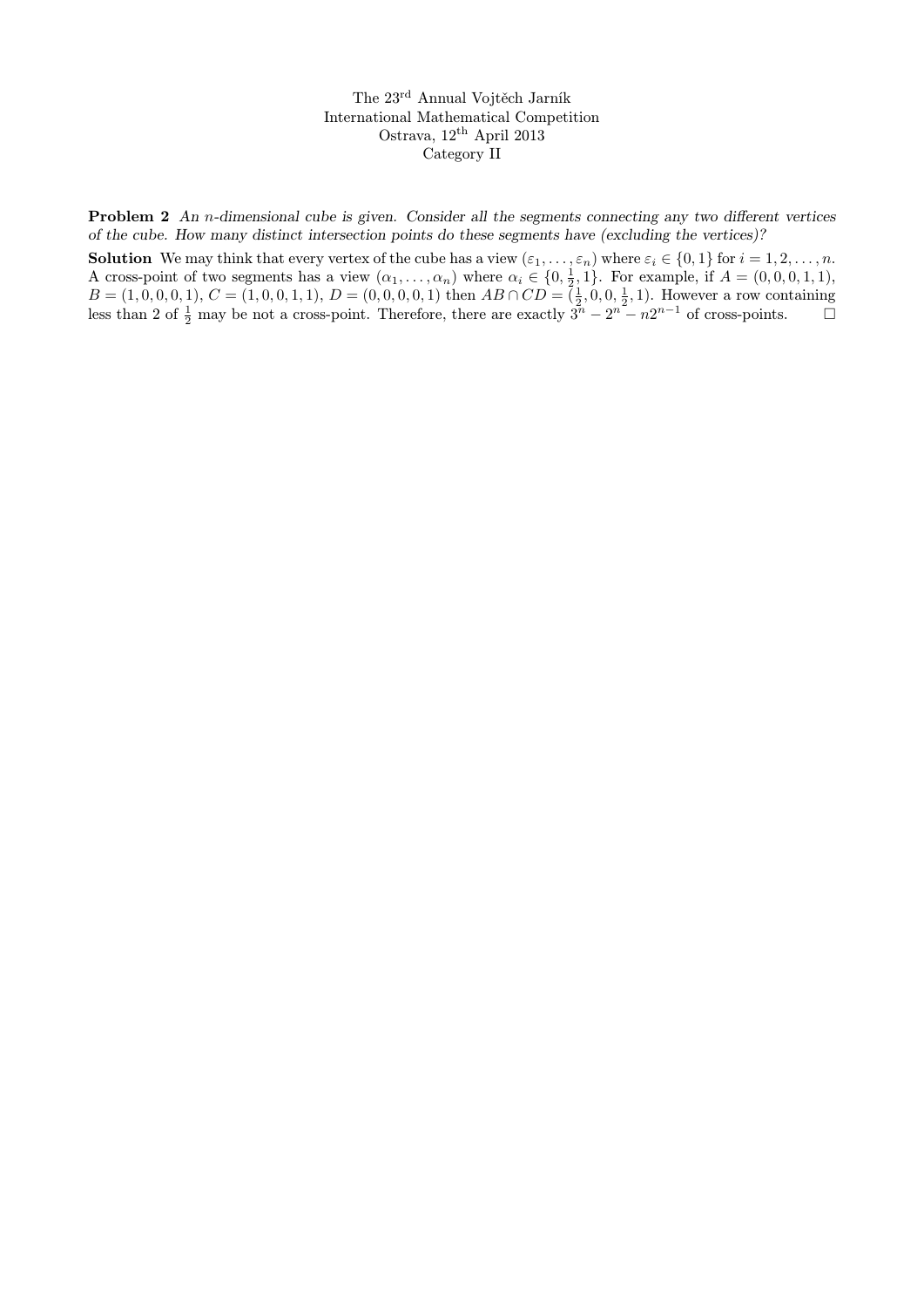The 23rd Annual Vojtěch Jarník International Mathematical Competition Ostrava, 12th April 2013 Category II

**Problem 3** Prove that there is no polynomial P with integer coefficients such that  $P(\sqrt[3]{5} + \sqrt[3]{25}) = 5 + \sqrt[3]{5}$ . Solution First we prove two lemmas.

**Lemma 1.** There is no polynomial  $w(x) = ax + b$  with integer coefficients such that  $w(\sqrt[3]{5} + \sqrt[3]{25}) = 5 + \sqrt[3]{5}$ ; **Proof** Assume on the contrary that such a polynomial  $w(x) = ax + b$  exists. Since  $\sqrt[3]{5}$  and  $\sqrt[3]{25}$  are irrational, it follows that  $a \neq 0$  and  $a \neq 1$ . Furthermore, one has

$$
a(\sqrt[3]{5} + \sqrt[3]{25}) + b = 5 + \sqrt[3]{5} \implies (a - 1)\sqrt[3]{5} + a\sqrt[3]{25} \in \mathbb{Q}
$$
  
\n
$$
\implies ((a - 1)\sqrt[3]{5} + a\sqrt[3]{25})^2 \in \mathbb{Q} \implies (a - 1)^2\sqrt[3]{25} + 5a^2\sqrt[3]{5} \in \mathbb{Q}
$$
  
\n
$$
\implies \frac{5a^2}{(1 - a)}((a - 1)\sqrt[3]{5} + a\sqrt[3]{25}) + ((a - 1)^2\sqrt[3]{25} + 5a^2\sqrt[3]{5}) \in \mathbb{Q}
$$
  
\n
$$
\implies ((\frac{(a - 1)^3 - 5a^3}{(a - 1)})\sqrt[3]{25} \in \mathbb{Q} \implies \sqrt[3]{25} \in \mathbb{Q},
$$

which contradicts the fact that  $\sqrt[3]{25} \in n\mathbb{Q}$ , where  $\mathbb Q$  and  $n\mathbb Q$  denote the set of rational and irrational numbers, respectively. This completes the proof of the lemma.

**Lemma 2.** There exists exactly one polynomial  $w(x)$  of degree two and rational coefficients such that  $w(\sqrt[3]{5} + \sqrt[3]{5})$  $\frac{25}{25}$ ) = 5 +  $\sqrt[3]{5}$ ;

**Proof** Consider a polynomial  $w(x) = ax^2 + bx + c$ , where  $a, b, c \in \mathbb{Q}$ . Then

$$
w(\sqrt[3]{5} + \sqrt[3]{25}) = 5 + \sqrt[3]{5} \Longleftrightarrow a(\sqrt[3]{5} + \sqrt[3]{25})^2 + b(\sqrt[3]{5} + \sqrt[3]{25}) + c = 5 + \sqrt[3]{5}
$$
  

$$
\Longleftrightarrow \begin{cases} a+b = 0 \\ 5a+b = 1 \\ 10a+c = 5 \end{cases} \Longleftrightarrow \begin{cases} a = 1/4 \\ b = -1/4 \\ c = 10/4 \end{cases}
$$

This implies that there exists only one polynomial  $w(x)$  with the required properties, i.e.,

$$
w(x) = \frac{1}{4}x^2 - \frac{1}{4}x + \frac{10}{4}
$$
 and  $w(\sqrt[3]{5} + \sqrt[3]{25}) = 5 + \sqrt[3]{5}$ ,

which completes the proof of the second lemma.

Now we are ready to solve the problem. Let  $x_0 := \sqrt[3]{5} + \sqrt[3]{25}$ . Then

$$
x_0^3 = (\sqrt[3]{5} + \sqrt[3]{25})^3 = 5 + 3\sqrt[3]{5^4} + 3\sqrt[3]{5^5} + 25 = 30 + 15\sqrt[3]{5} + 15\sqrt[3]{5} = 15x_0 + 30.
$$

We put  $Q(x) := x^3 - 15x - 30$ . Then  $Q(x_0) = 0$ . Assume on the contrary that such a polynomial  $P(x)$  exists. Then there exist two polynomials  $R(x)$  and  $w(x)$  with integer coefficients such that

$$
P(x) = Q(x)R(x) + w(x),
$$

where the degree deg  $w(x)$  of  $w(x)$  is less than or equal 2. Consequently we obtain

$$
5 + \sqrt[3]{5} = P(\sqrt[3]{5} + \sqrt[3]{25}) = Q(\sqrt[3]{5} + \sqrt[3]{25})R(\sqrt[3]{5} + \sqrt[3]{25}) + w(\sqrt[3]{5} + \sqrt[3]{25}) = w(\sqrt[3]{5} + \sqrt[3]{25}).
$$

From this it follows that there exists a polynomial  $w(x)$  of degree less than or equal 2 with integer coefficients such that

$$
w(\sqrt[3]{5} + \sqrt[3]{25}) = 5 + \sqrt[3]{5},
$$

a contradiction with Lemma 1 and Lemma 2. This completes the solution.  $\Box$ 

 $\Box$